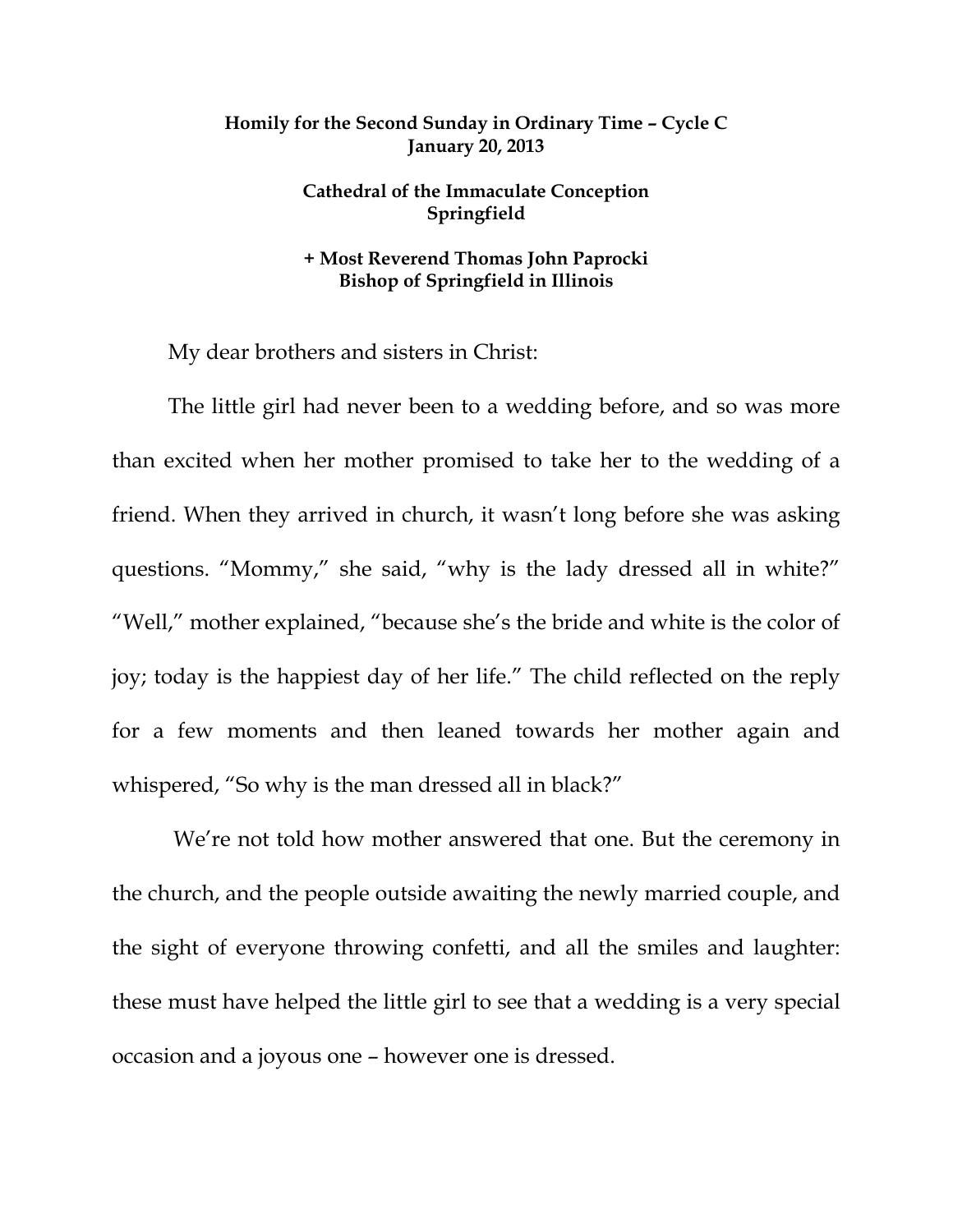The scriptures show that the Lord himself loves weddings. In the Old Testament, we discover not only that he designed marriage but that he was sometimes spoken of as the bridegroom of his people – he the bridegroom, they the bride. In our first reading today we heard Isaiah the prophet daringly yet beautifully proclaiming that the Lord's love for his people is like the passionate love of a young man for his fiancée: "as the bridegroom rejoices in his bride, so will your God rejoice in you."

 After that it should come as no surprise that Jesus chose a wedding in the little town of Cana as the occasion for his first miracle. John, the Gospel writer, doesn't use the word "miracle" to describe what happened. Instead he speaks of a sign. It was, he says, "the first of the signs given by Jesus… He let his glory be seen, and his disciples believed in Him." In other words, Jesus is beginning to reveal who He really is. His transformation of the water in those six huge jugs into delicious wine, "the best wine" of the celebration, wasn't simply a face-saver for the young couple; it was a sign, a sign that through his coming the ancient bond between God and His people – which had been like life-giving water – was now to be superseded by the exhilarating wine of a new and more intimate relationship between God and the human race.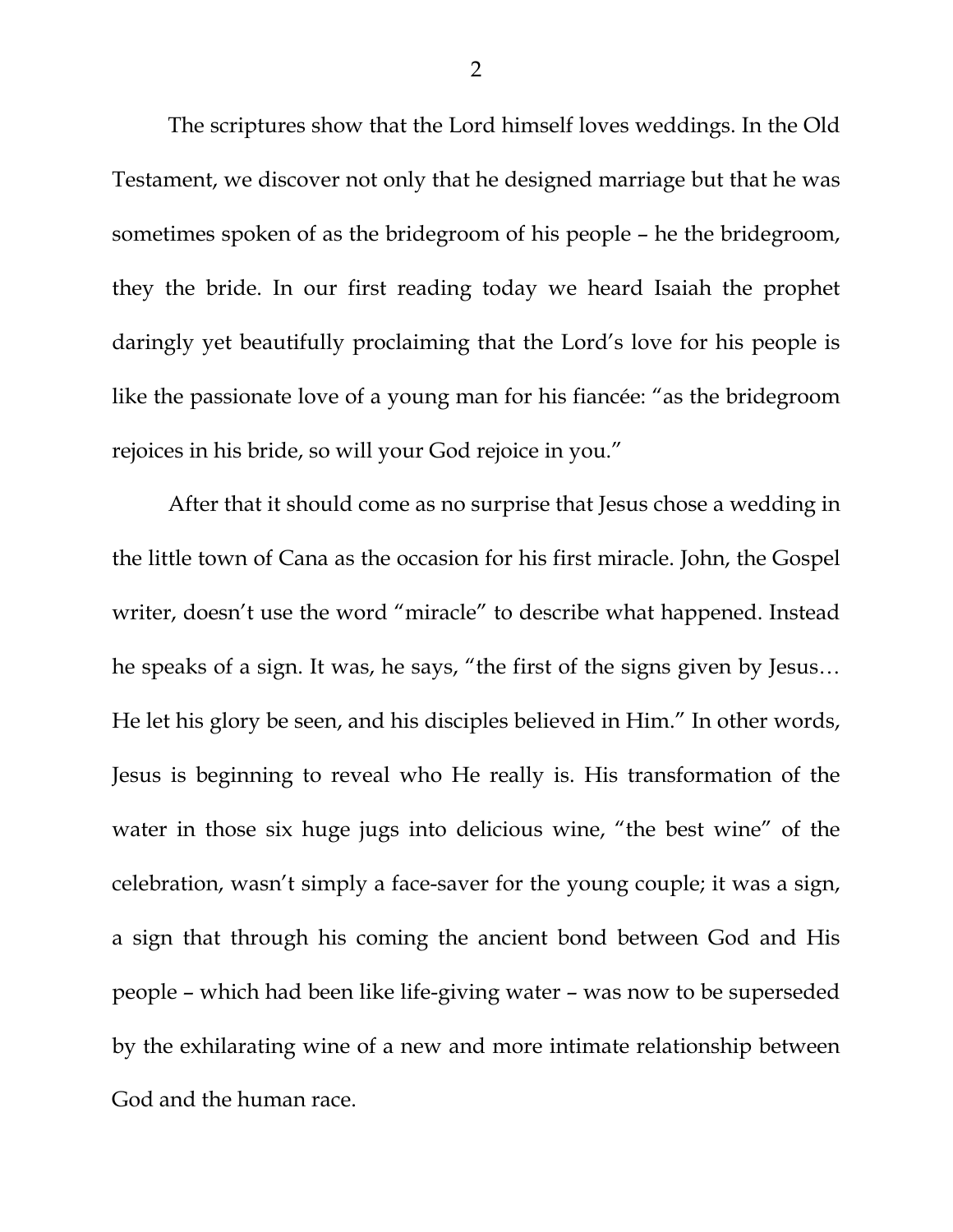Jesus did not invent marriage, but He raised Holy Matrimony between the baptized to a Sacrament. The Church also loves marriage, which is we are so concerned about misguided efforts to redefine marriage, an institution of society not invented by Christianity or any other religion, but created by God as part of the natural order for the preservation of the human race.

As the Universal Church celebrates during these days the Week of Prayer for Christian Unity, it is unfortunate that some Christian denominations have introduced new divisions by endorsing efforts to abandon the immemorial definition of marriage as a life-long and exclusive union between a man and a woman in a relationship with the potential to bring new life into the world. Certainly, therefore, we offer our prayers to the God the Father, asking that all Christians and, indeed, the entire human family, be gathered into the fold of the one Church established by Christ on the rock of Saint Peter.

 In addition to this week's observance of the Week of Prayer for Christian Unity, our hearts and minds turn also this week to the 40th anniversary of the tragic Supreme Court decision, *Roe v. Wade*, which legalized the killing of unborn children through the terrible evil known as

3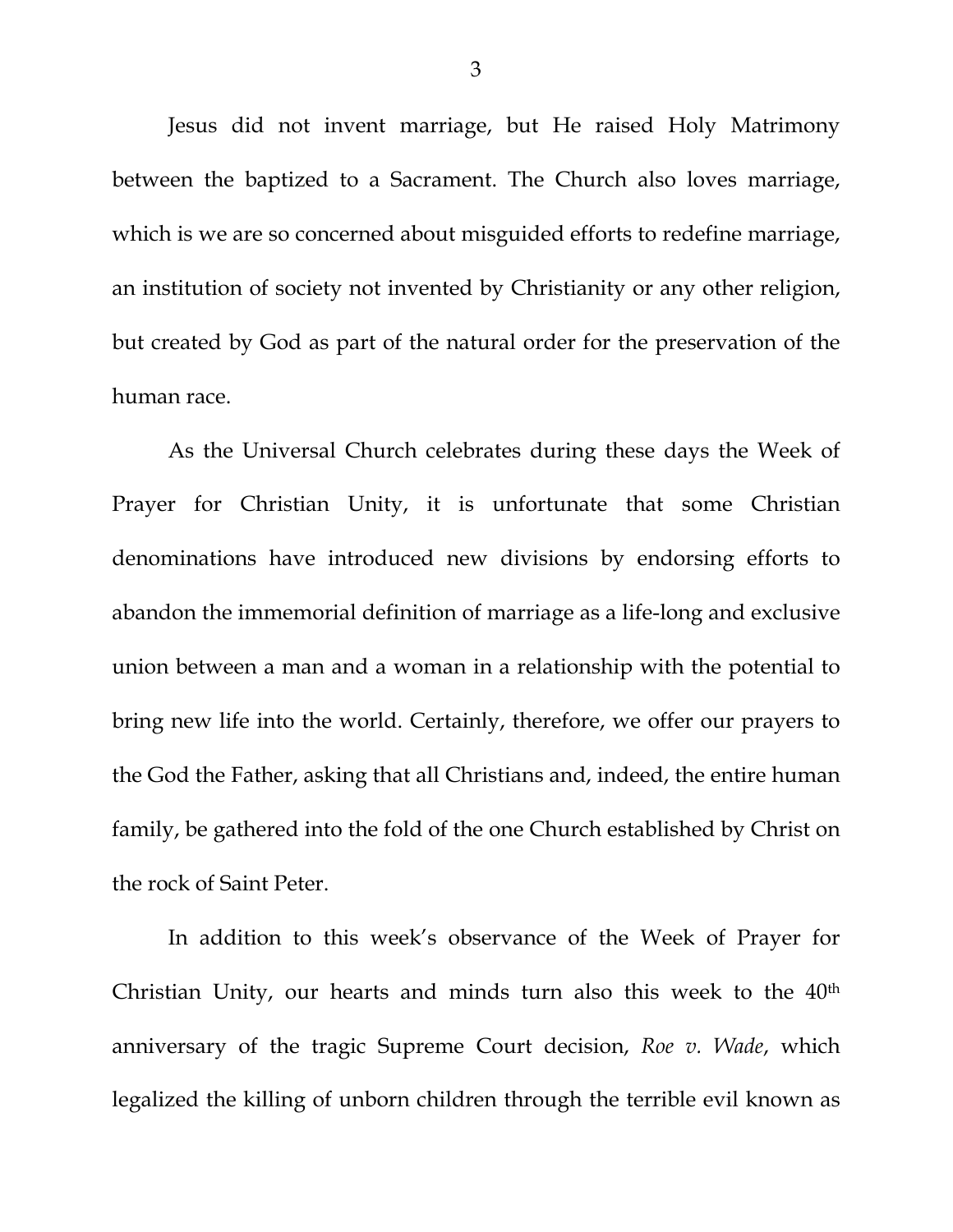abortion. Since that dreadful day on January 22, 1973, more than 55 million unborn babies have been killed in this nation, founded on the very principle that every person is given by their Creator the inalienable right to "life, liberty, and the pursuit of happiness."

 To put that number in some perspective, some 1.5 million Americans have been killed in every war in which this country has fought since 1775. Put another way, the number of children killed by abortion each year in this country is greater than the present populations of the States of Illinois, Missouri, Indiana, Wisconsin, Ohio, and Tennessee combined. To put it even more starkly, in the same span of time in which more than 55,000,000 children were aborted in our land, just 133,115,440 were born. The number is staggering, and terribly sad.

 Today we turn to the Lord and implore him: "Mercifully hear the pleading of your people and bestow your peace on our times."1

 This is why my brother Bishops in the United States and I have launched a major pastoral initiative calling for prayer and penance to promote and build a culture of life, marriage and religious liberty. The initiative includes "Nine Days of Prayer, Penance and Pilgrimage" from January 19 to 27, 2013. I invite Catholics in our diocese to join me in this

4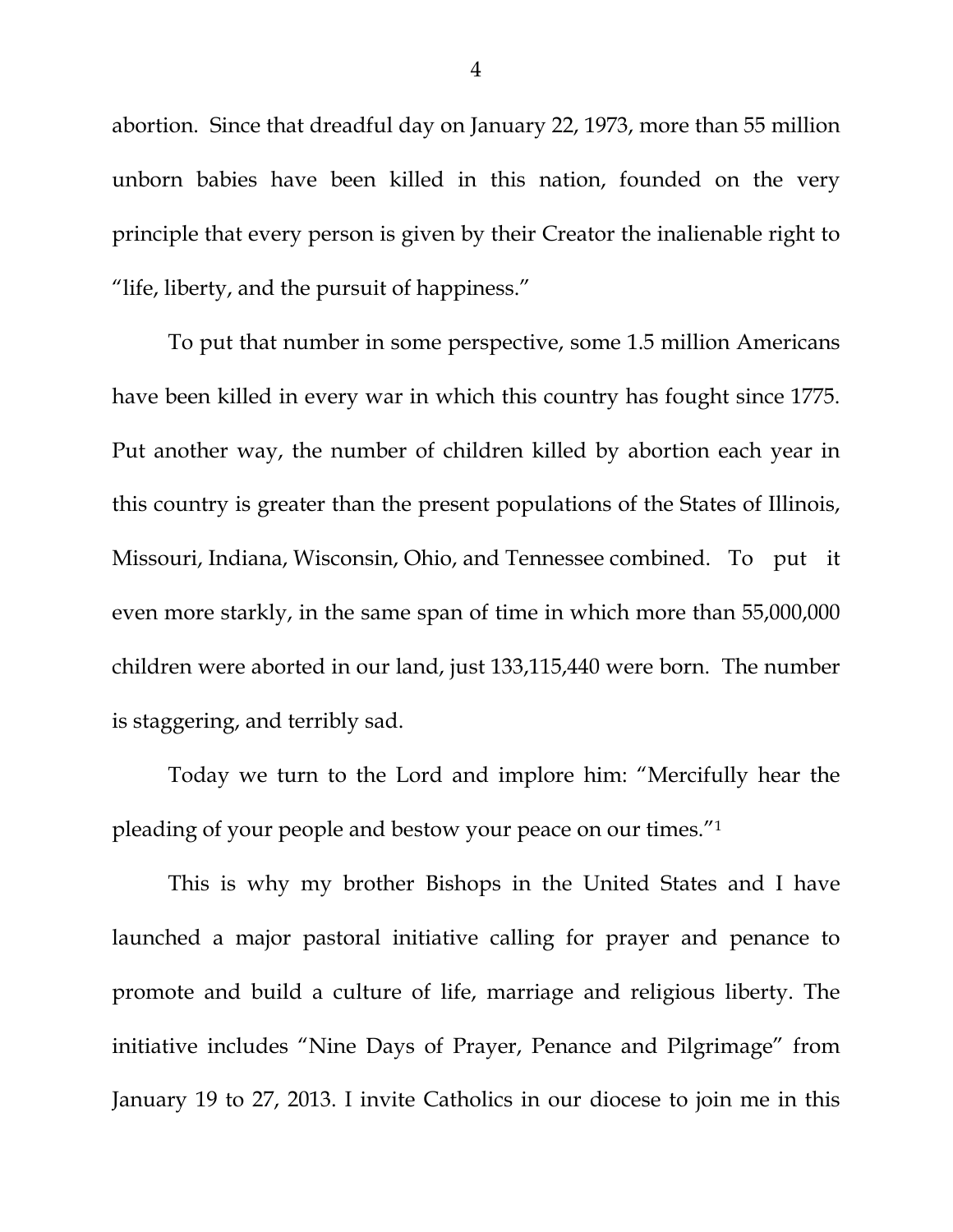novena. It includes daily prayer intentions for the healing and conversion of our nation, for elected officials who support abortion, and for all people whose lives have forever been changed by an abortion. The novena is available through social media, text messaging and email, to be helpful for youth and other pilgrims traveling to pro-life events and marches and for those wishing to participate from their parishes and homes.

Let every member of the baptized, all who claim the name of Christian and every person of good will, seek to atone for the evil of abortion and to pray for the conversion of hearts and minds. I urge everyone entrusted to my pastoral care to pray and fast and go on pilgrimage to pro-life events, praying that this Culture of Death will give way to the Culture of Life, so that every person who is conceived will be able to "sing to the LORD a new song" and "bless his name" (Psalm 96:1, 2).

 (You can find prayers and suggestions for each of these nine days at www.usccb.org or you can use your cell phone and text 99000 with the message "9days" to receive the prayers each day on your phone.)

 Later this week at least nine busses of Catholics old and young from this Diocese of Springfield in Illinois will make their pilgrimage to Washington, D.C. to March for Life. As they march peacefully, they will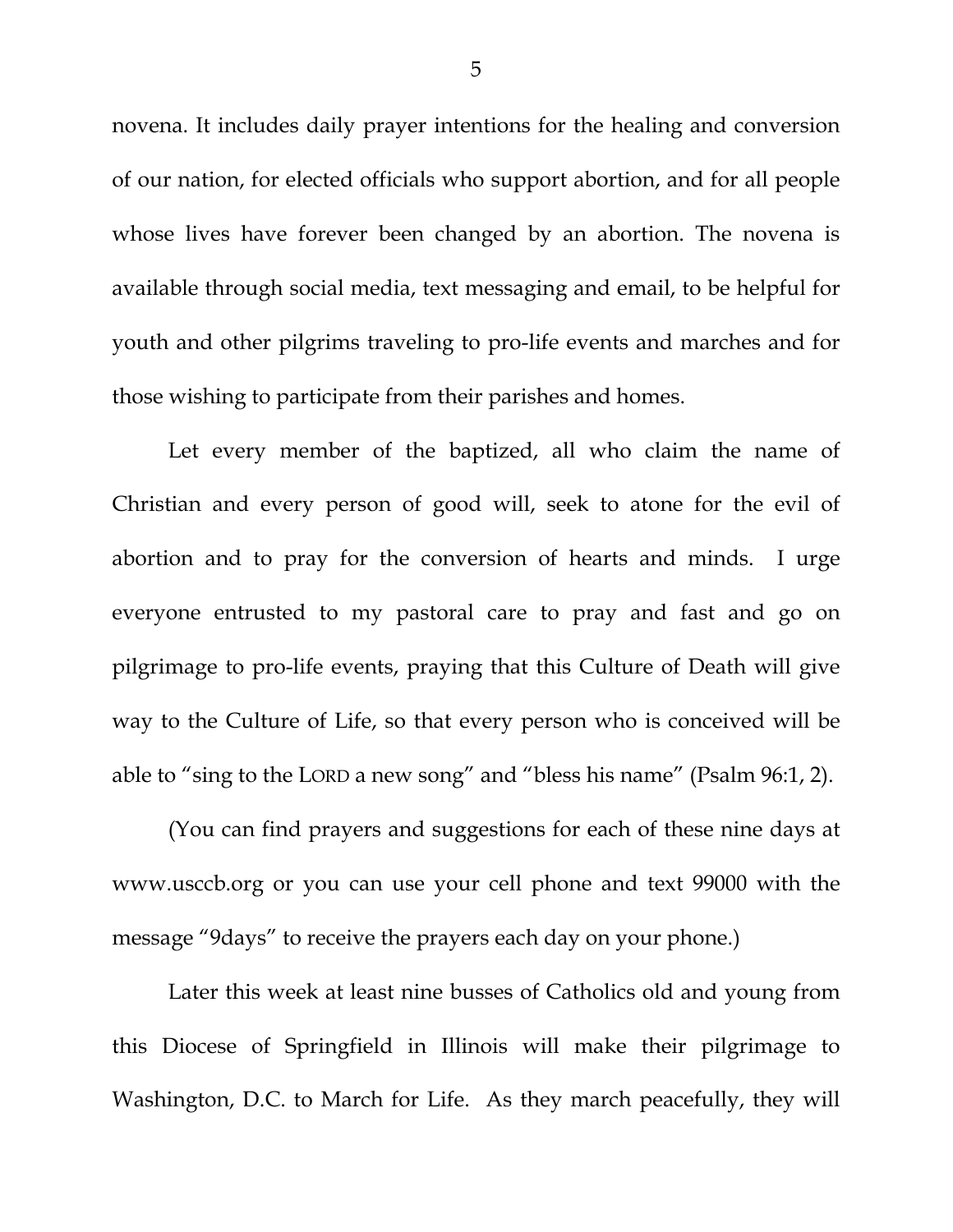bear witness to the love Jesus Christ bears for every person and will "tell his glory among the nations; among all peoples, his wondrous deeds" (Psalm 96:3). Above all, as pilgrims of peace, they will "announce his salvation, day after day" (Psalm 96:2). I ask you to join me in praying for their safety and that their lives will bear witness to the Gospel they proclaim.

 Everyone who speaks out against the horror of abortion and seeks to give aid to women in crisis pregnancies is living out this Year of Faith. When he opened this great year with his Apostolic Letter *Porta Fidei*, Door of Faith, he reminded us that "faith, precisely because it is a free act, also demands social responsibility for what one believes."2 Because we believe in the dignity of every human life from the moment conception to the moment of natural death, we must speak out and call for a greater respect for life in society in general and in our nation's laws in particular.

 Whenever the Church teaches about the dignity of all human life, she does not teach merely her opinion but the truth she has received from Jesus Christ. Because it comes from the Lord, it cannot simply be laid aside. To have faith in Jesus Christ means "choosing to stand with the Lord so as to live with him."3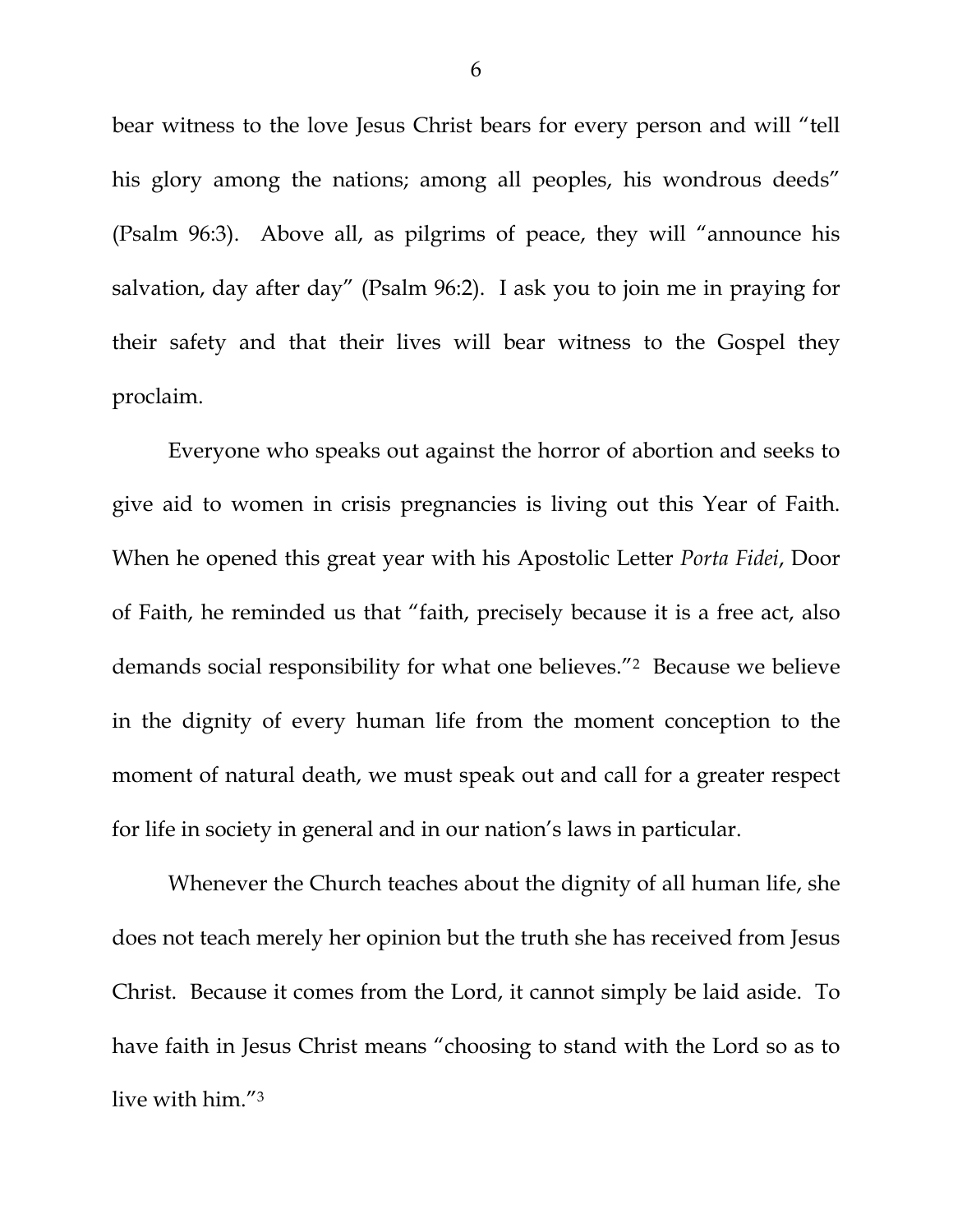Few have stood so closely with the Lord, after his conversion to the truth, as Saint Augustine of Hippo. When he reflected on the Psalm we sang a few moments ago and which I just quoted, he noticed it was one sung at the dedication of the Temple in Jerusalem. He further realized that the new and ever-lasting temple of the Lord is being built of the sons and daughters of the Church. "It is built by singing," he said, "its foundations are [based on] believing, it is erected by hoping, it is completed by loving."4

 We sing a new song to the Lord because of the wonders he has done for us (cf. Psalm 96:3). Because he has revealed himself through these deeds, we believe in him. Our belief in him gives us hope, even when we surrounded by darkness. The light of his presence fills our hearts with his love and compels us to share that love with others. Whenever we share the love of the Lord we offer hope to others. This hope can lead them to faith in Jesus Christ. Faith in the one Savior of all leads them to "sing to the LORD a new song" and will, we pray, lead them into the fold of his Church (Psalm 96:1).

May God give us this grace. Amen.